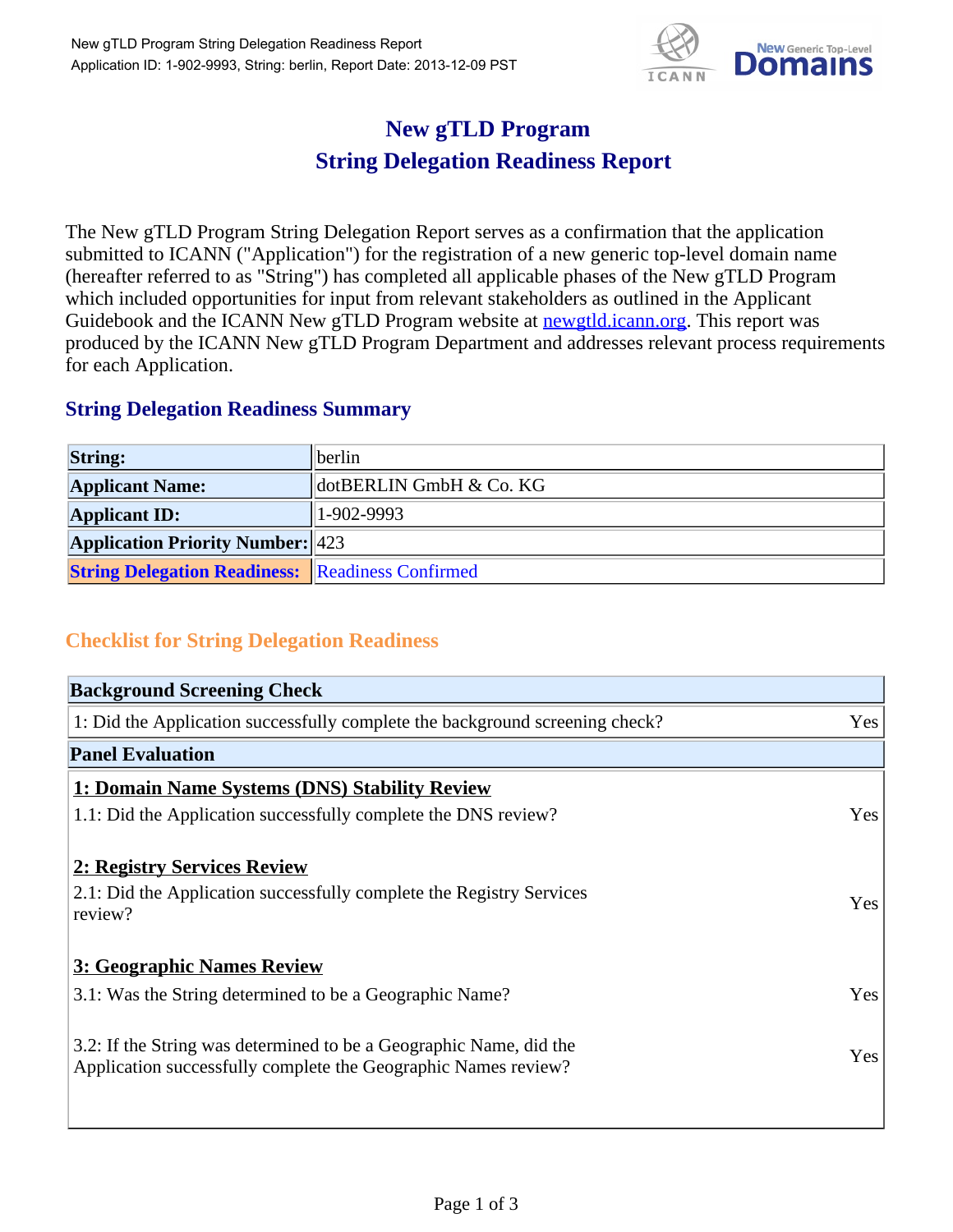

| <b>4: Financial Review</b>                                                                                                                                                                                                        |            |
|-----------------------------------------------------------------------------------------------------------------------------------------------------------------------------------------------------------------------------------|------------|
| 4.1: Did the Application successfully complete the Financial Capability<br>review?                                                                                                                                                | <b>Yes</b> |
| <b>5: Technical Review</b>                                                                                                                                                                                                        |            |
| 5.1: Did the Application successfully complete the Technical and<br><b>Operation Capability review?</b>                                                                                                                           | <b>Yes</b> |
| <b>6: String Similarity Review</b>                                                                                                                                                                                                |            |
| 6.1: Was the Application determined to not be confusingly similar to other<br>applied for strings, including through String Confusion Objections?                                                                                 | Yes        |
| 6.2: If the Application was determined to be confusingly similar to other<br>applied for strings, including through String Confusion Objections, did the<br>Application prevail in the string contention resolution process (CPE, | N/A        |
| Auction, and/or Self-Resolution of String Contention via<br>withdrawal/termination of all other members in contention)?                                                                                                           |            |
|                                                                                                                                                                                                                                   |            |

| <b>Public Comment Period</b>                                                                                                                                                                   |           |
|------------------------------------------------------------------------------------------------------------------------------------------------------------------------------------------------|-----------|
| 1: Was the public provided an opportunity to submit comments on the Application?                                                                                                               | Yes       |
| 2: Were comments for the Application considered by evaluation panels?                                                                                                                          | Yes       |
| <b>Objection Process</b>                                                                                                                                                                       |           |
| 1: Were objections filed against the Application?                                                                                                                                              | <b>No</b> |
| 2: If objections were filed against the Application, did Applicant prevail in the dispute<br>resolution proceedings for all Legal Rights, Limited Public Interest and Community<br>Objections? | N/A       |
| <b>Governmental Advisory Committee (GAC) Advice</b>                                                                                                                                            |           |
| 1: Did the GAC have an opportunity to provide advice for the Application?                                                                                                                      | Yes       |
| 2: Did the GAC provide consensus GAC advice that the String should not be approved by<br>the ICANN Board?                                                                                      | <b>No</b> |
| 3: If the GAC provided consensus GAC advice to the ICANN Board, did the ICANN Board<br>(or New gTLD Program Committee) accept the GAC advice?                                                  | N/A       |
| <b>Accountability Mechanisms</b>                                                                                                                                                               |           |
| 1: Was the Application the subject of a complaint or review through one of ICANN's<br>accountability mechanisms (Reconsideration or Independent Review)?                                       | <b>No</b> |
| 1.1: If yes, did the BGC, ICANN Board or New gTLD Program Committee determine that<br>the Application should not proceed to contracting?                                                       | N/A       |